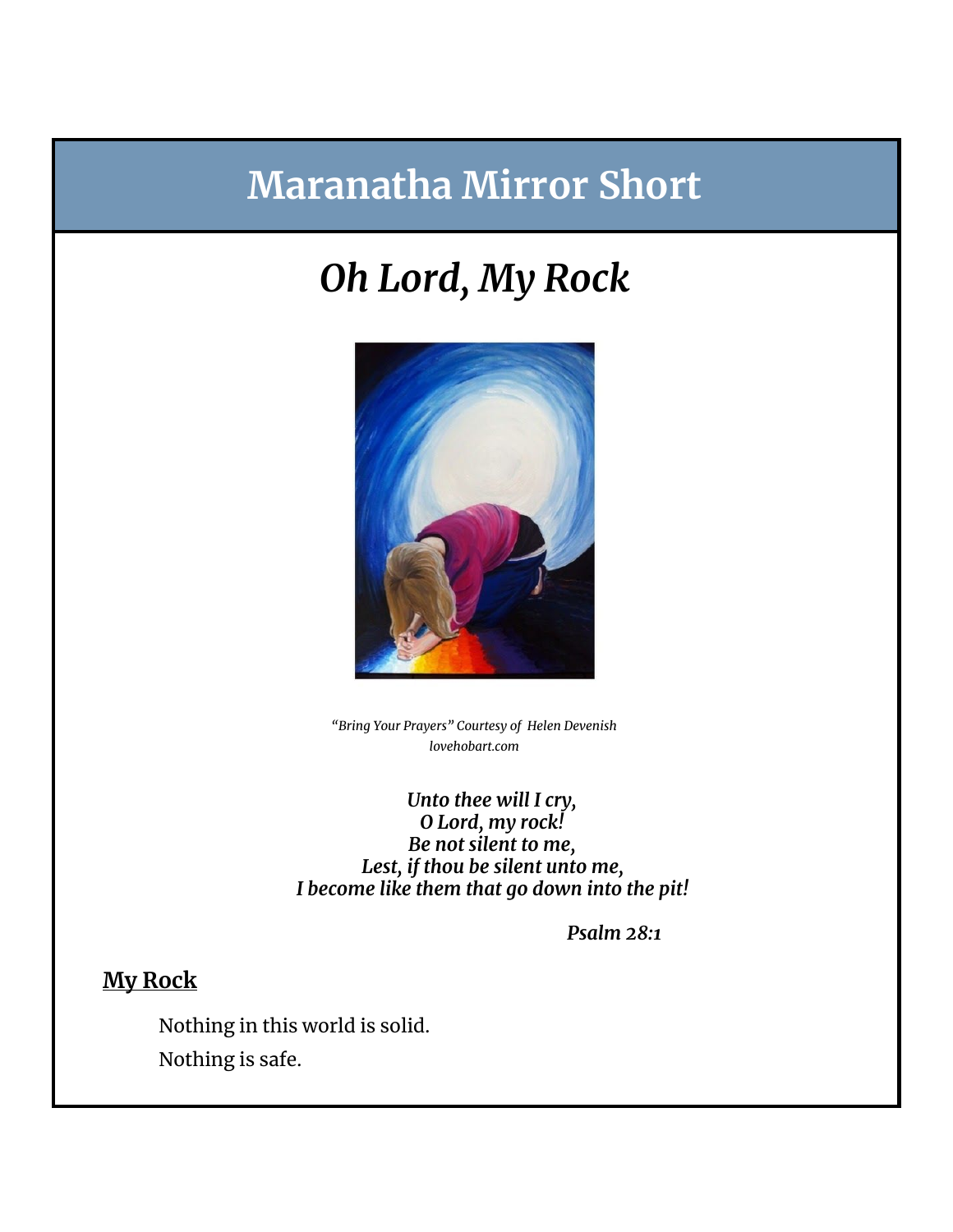Nothing is certain.

### **Except God---our Rock.**

Advances in science and technology have only increased the uncertainty of life in this world.

Every substitute "Rock" we devise is but a fleeting idol.

Money

Technology

Guns

Political clout

There is only one Rock:

### **The God whose voice still wakes the dead.**

## **Be not silent to me**

God becomes known to us in only one way: when we hear him speak.

#### *Be not silent unto me, Lest if thou be silent unto me I become like them that go down into the pit.*

Words from the mouth of God are even now piercing the clamor of cable news, social media, and hip-hop.

All we have to do is take off our shoes and listen.

"*Blessed are the poor in spirit, for theirs is the Kingdom of Heaven."*

*"You have heard that it was said to the men of old, 'You shall not kill, ' but I say to you….."*

*"Beware of false prophets, who come to you in sheep's clothing, but are inwardly ravenous wolves."*